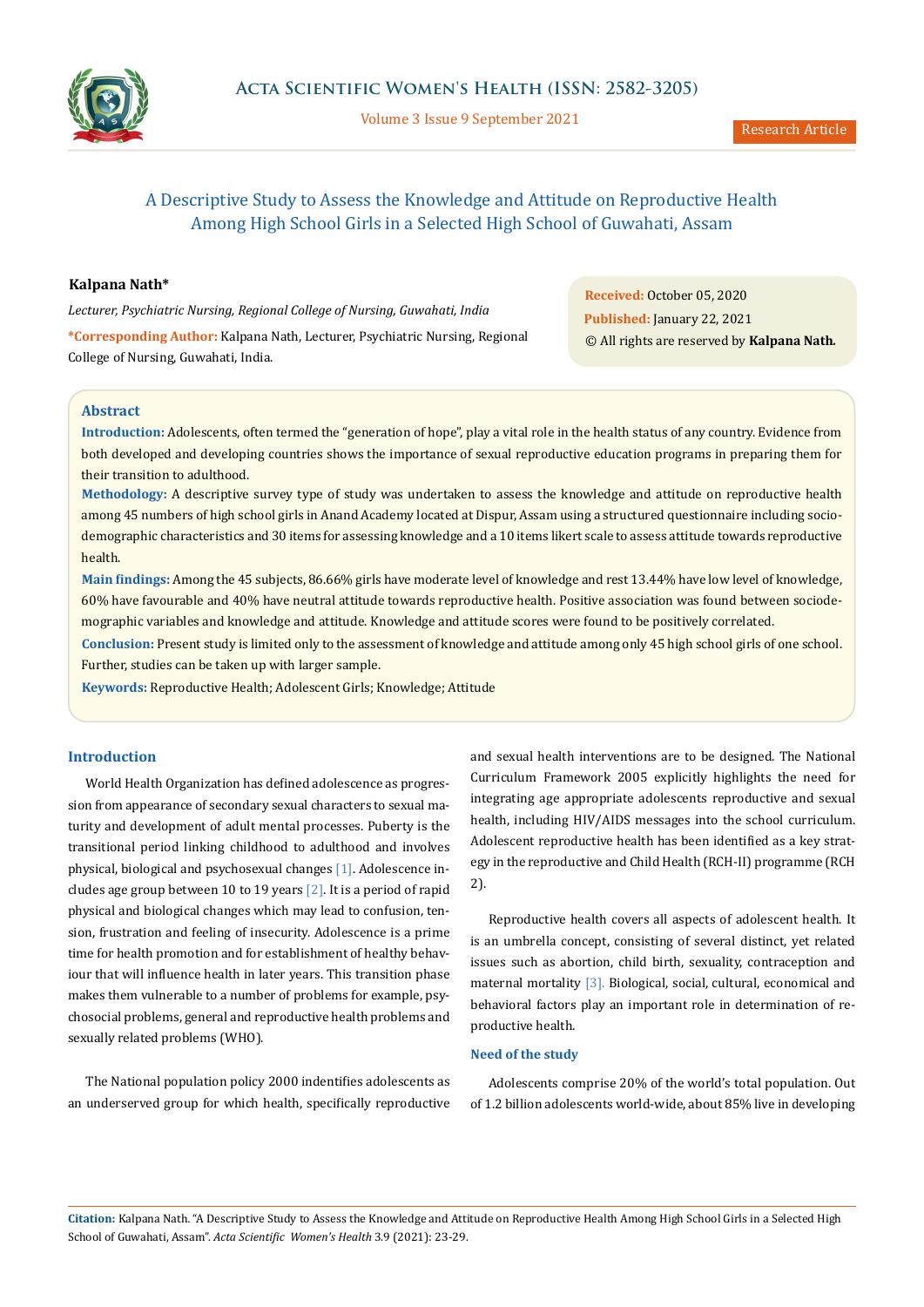countries. In India, there are 190 million adolescents comprising 21% of India's total population. Adolescent pregnancies constitute 10-15% of total pregnancies in India  $[4]$ . This is largely attributed to early marriage, a culture widely prevalent in the whole of Indian subcontinent, besides Africa  $[5]$ . The age at marriage is quite low in rural areas and adolescent girls in these communities fall into fertility trap quite early. These situations predispose girls to teenage pregnancy that may have more immediate effect on their life than any other problem. The changing moral and social values and shift in the standard of societal behavior from conservatism to liberal interaction between both sexes is attributed largely to exposure to the media especially television and movies. Adolescents find themselves sandwiched between a glamorous western influence and a stern conservatism at home, which strictly forbids discussion on sex. This dichotomy aggravates the confusion among adolescents. Among adolescents, girls are particularly more vulnerable [6].

In order to lead a healthy, responsible and fulfilling lives and protect themselves from reproductive health problems adolescents need to be knowledgeable about them and need adequate information about the physical, psycho-logical changes that take place during puberty, menstruation, pregnancy and child birth [7]. The need to address these problems through reproductive health education has been recognized at various national and international forums  $[8]$ . Among the several options available, creating awareness among adolescents appears to be an important tool. However adolescent education programmes in India face many challenges. A lot of debate is going on about how much of the reproductive health contents should be taught? Whether teachers should impart this knowledge or should it be imparted by health professionals [9].

Among adolescents, girls are biologically more susceptible to sexually transmitted diseases, including HIV/AIDS infection. A vast majority of adolescent girls in India are suffering from reproductive health morbidities  $[10]$ . Thus, in order to lead a healthy, responsible, fulfilling life and to have protection from reproductive health problems, adolescents need to have sound information about the physical, psychological and social changes that takes place though childhood and adolescence.

Thus, it is important to have information regarding level of knowledge related to reproductive health among adolescent girls, so that appropriate interventions can be planned.

Keeping the above facts in mind, the present study was planned which was aimed at assessment of knowledge and attitude on reproductive health so that need based educational intervention can be planned based on their lacking areas.

#### **Objectives**

To assess the knowledge on reproductive health among high school girls in a selected high school of Guwahati, Assam

24

- To assess the attitude towards reproductive health among high school girls in a selected high school of Guwahati, Assam
- To find out the relationship between the knowledge of high school girls on reproductive health and their selected sociodemographic variables
- To find out the relationship between the attitude of high school girls towards reproductive health and their selected sociodemographic variable.

## **Methodology**

- **Research Approach:** In view of the nature of the problem and to accomplish the intended objectives of the study, survey approach was considered most appropriate.
- **Research Design:** To fulfill the objectives of the study, a cross-sectional descriptive design was used for collection and analysis of data.
- **Study Setting:** The present study has been undertaken in the Anand Academy, a high school located at Dispur area of Guwahati, Assam.
- **Study Population:** The study population comprised of high school girls between 13 to 16 years of age who were studying in class VIII, IX and X in the Anand Academy, Guwahati, Assam.
- The Sample: The study sample comprised of 45 high school girls, 15 numbers from each classes VIII, IX and X respectively.
- **Sampling Technique:** Stratified random sampling technique was used to collect the required number of participants to form the sample for the present study. All the high school girls were divided into three strata based on their class of study i.e. class VIII, IX and X. Then 15 numbers of participants from each class was selected by lottery method.

# **Inclusion criteria**

High school girls who were studying in class VIII, IX, and X and were in the age group of 13 to 16 years.

**Study variables:** The study variables were: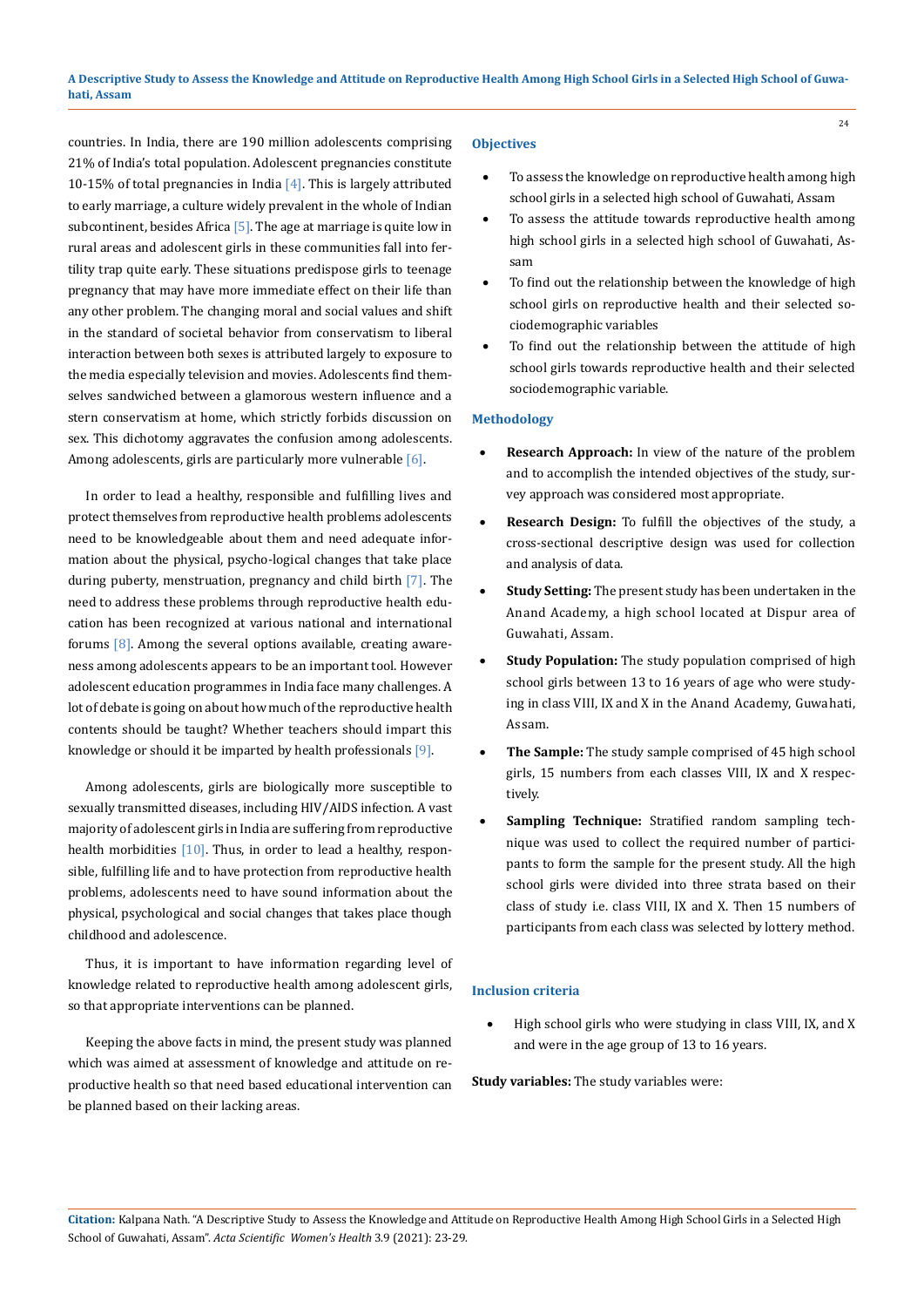Sociodemographic variables of high school girls like age, religion, education of father, education of mother, occupation of father, occupation of mother, number of siblings, type of family, age of attaining menarche and source of information regarding reproductive health.

Research variables were:

- Knowledge of high school girls on reproductive health
- Attitude of high school girls towards reproductive health.

#### **Definition of Terms**

- High school girls: Students in the age group of 13 to 16 years who were studying in class VIII, IX and X in the selected high school, Anand Academy.
- **Reproductive health:** Health related events regarding menstruation, fertilization, child birth, lactation, and responsible sexual behaviors.
- Knowledge: High school girl's score in the knowledge questionnaire on reproductive health.
- Attitude: High school girl's score in the attitude scale towards reproductive health.

#### **Data Collection: Instruments and techniques**

Literature was reviewed for the purpose of finding of appropriate tools to collect data for this study. Based on the objectives, the following data collection instruments and techniques were used to collect relevant data -

The tool is divided into 2 parts -

- Part I Sociodemographic data sheet including age, religion, education of father, education of mother, occupation of father, occupation of mother, number of siblings, type of family, age of attaining menarche and source of information regarding reproductive health
- Part II Questionnaire on assessment of knowledge regarding reproduction which consists of thirty (30) items.
- Part III- Likert type of attitude scale consisting of 10 items with maximum possible score 30.

#### **Data collection**

Formal permissions were obtained from the head of the institution i.e. the principal of the school.

- Informed consent was taken from the participants.
- Sociodemographic data sheet, Questionnaire on assessment of knowledge regarding reproductive health and attitude scale was distributed among the participants.

## **Data analysis and interpretation**

Data were first tabulated and coded in a master data sheet. Frequency and percentage was computed for sociodemographic data as well as on items of knowledge questionnaire. Regression analysis was done to find out the relationship between the knowledge and attitude score on reproductive health and high school girl's sociodemographic variables.

#### **Results and interpretation**

Section I - Frequency and percentage distribution of sociodemographic data of participants.

The data presented in the above table indicated that majority of the participants were found to be of 14 years of age. Most of the participants belonged to Hindu religion. Majority of the participant's mother's education was found to be high school (35.6%), graduate (33.3) and primary level (15.6%) and maximum numbers of mothers were found to be housewives (64.4%). In case of fathers of participants, maximum were found to have graduate level (68.9%) education and have service (62.2%). Majority of the study participants live in nuclear family (88.9). The age of attaining menarche was found to be 12 years in 40%, 11 years in 22.2%, 13 years in 20%, 10 years in 11.1%, 14 years in 4.4% and 9 years in only 2.2% of the study participants. Source of information regarding reproductive health was found to be a teacher in majority of the study participants (46.7%), followed by mother in 28.9%, doctor in 15.6% and books in 8.9% of the study participants.

Section II - Level of knowledge among high school girls on reproductive health

Data presented in the above table indicated that majority of the study participants have medium level (86.7%) and only 13.3% have low level of knowledge regarding reproductive health. None of the participants have high level of knowledge on reproductive health. Score below 7(<25<sup>th</sup> percentile) was considered low level, score above 22 (>75<sup>th</sup> percentile) was considered as high and score between 10 and 20(between 25<sup>th</sup> and 75<sup>th</sup> percentile) was considered moderate level of knowledge in the present study.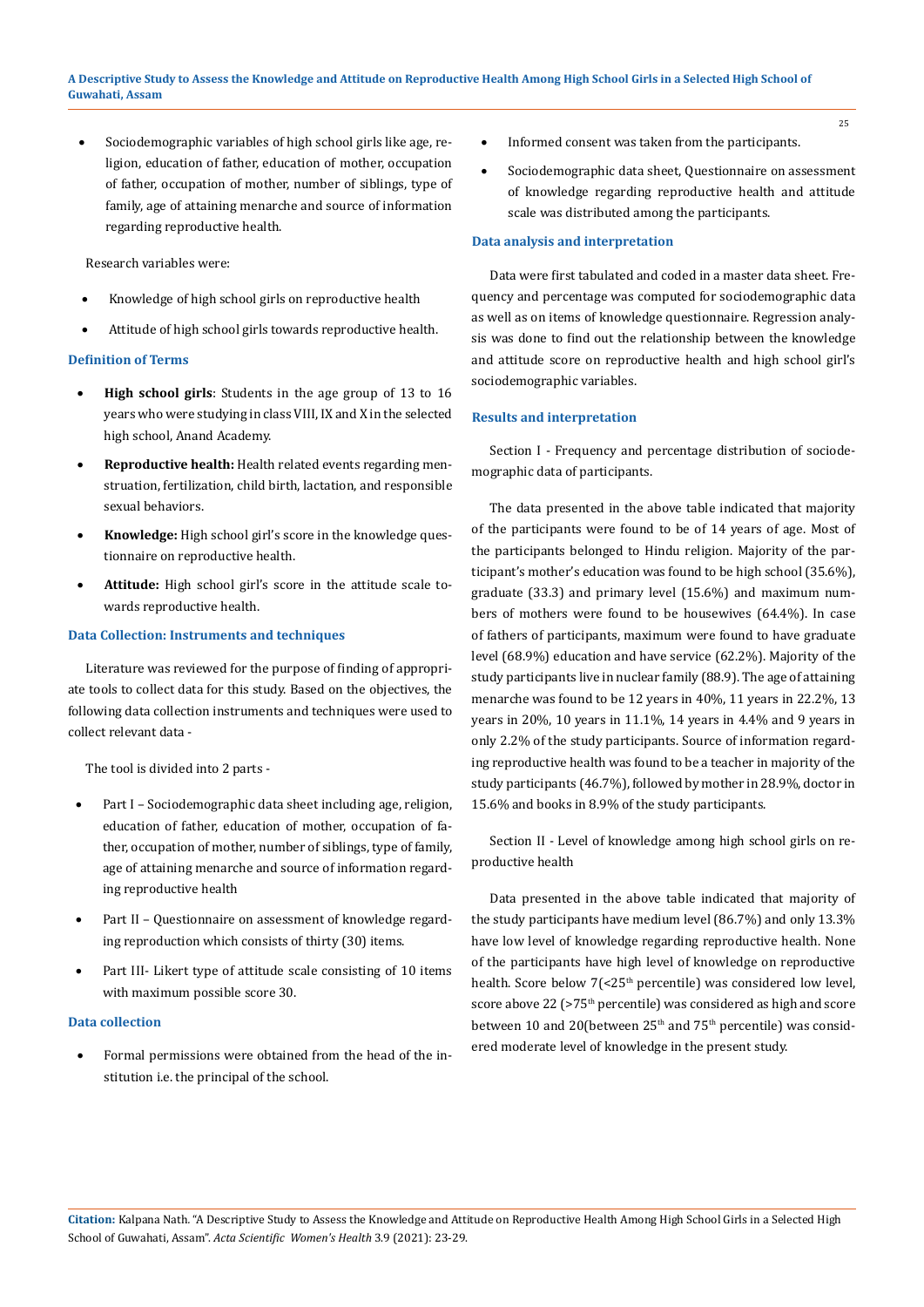**A Descriptive Study to Assess the Knowledge and Attitude on Reproductive Health Among High School Girls in a Selected High School of Guwahati, Assam**

| <b>Parameter</b>           |                              | <b>Frequency</b> | Percentage %     |
|----------------------------|------------------------------|------------------|------------------|
| Age                        | 13yrs                        | 5                | $11.1\,$         |
|                            | 14yrs                        | 22               | 48.9             |
|                            | 15yrs                        | 18               | 40               |
|                            | 16yrs                        | $\boldsymbol{0}$ | $\boldsymbol{0}$ |
| Religion                   | Hindu                        | 38               | 84.4             |
|                            | Islam                        | $\overline{7}$   | 15.6             |
|                            | Christian                    | $\boldsymbol{0}$ | $\boldsymbol{0}$ |
| Education of mother        | Primary                      | $\sqrt{ }$       | 15.6             |
|                            | Middle                       | $\overline{4}$   | 8.9              |
|                            | High school                  | 16               | 35.6             |
|                            | HS                           | $\mathbf{3}$     | 6.7              |
|                            | Graduate                     | 15               | 33.3             |
|                            | Post graduate                | $\boldsymbol{0}$ | $\boldsymbol{0}$ |
| Occupation of mother       | Housewife                    | 29               | 64.4             |
|                            | <b>Business</b>              | $\boldsymbol{0}$ | $\boldsymbol{0}$ |
|                            | Service                      | $\sqrt{ }$       | 15.6             |
|                            | Professional                 | 9                | 20               |
| <b>Education of father</b> | Primary                      | $\mathbf 1$      | 2.2              |
|                            | Middle                       | $\boldsymbol{0}$ | $\boldsymbol{0}$ |
|                            | High school                  | $\overline{3}$   | 6.7              |
|                            | HS                           | 9                | 20               |
|                            | Graduate                     | 31               | 68.9             |
|                            | Post graduate                | $\mathbf 1$      | 2.2              |
| Occupation of father       | Home maker                   | $\boldsymbol{0}$ | $\mathbf 0$      |
|                            | <b>Business</b>              | $\sqrt{2}$       | 4.4              |
|                            | Service                      | 28               | 62.2             |
|                            | Professional                 | 15               | 33.3             |
| Type of family             | Nuclear                      | 40               | 88.9             |
|                            | Joint                        | $\mathsf S$      | 11.1             |
|                            | Extended                     | $\boldsymbol{0}$ | $\boldsymbol{0}$ |
| No. of sibling             | $\boldsymbol{0}$             | $\mathbf{1}$     | 2.2              |
|                            | $\mathbf{1}$                 | $20\,$           | 44.4             |
|                            | $\overline{c}$               | 18               | 40               |
|                            | 3                            | $\sqrt{2}$       | 4.4              |
|                            | $\overline{4}$               | $\overline{4}$   | 8.9              |
| Age of attaining menarche  | 9                            | $\mathbf 1$      | 2.2              |
|                            | $10\,$                       | 5                | $11.1\,$         |
|                            | 11                           | $10\,$           | 22.2             |
|                            | 12                           | 18               | 40               |
|                            | 13                           | $\mathbf 9$      | $20\,$           |
|                            | 14                           | $\mathbf{2}$     | 4.4              |
| Source of information      | <b>Books</b>                 | $\overline{4}$   | 8.9              |
|                            | $\mathop{\text{\rm Doctor}}$ | $\sqrt{ }$       | 15.6             |
|                            | Mother                       | 13               | 28.9             |
|                            | Teacher                      | 21               | 46.7             |

**Table 1:** Frequency and percentage distribution of sample characteristics (n = 45).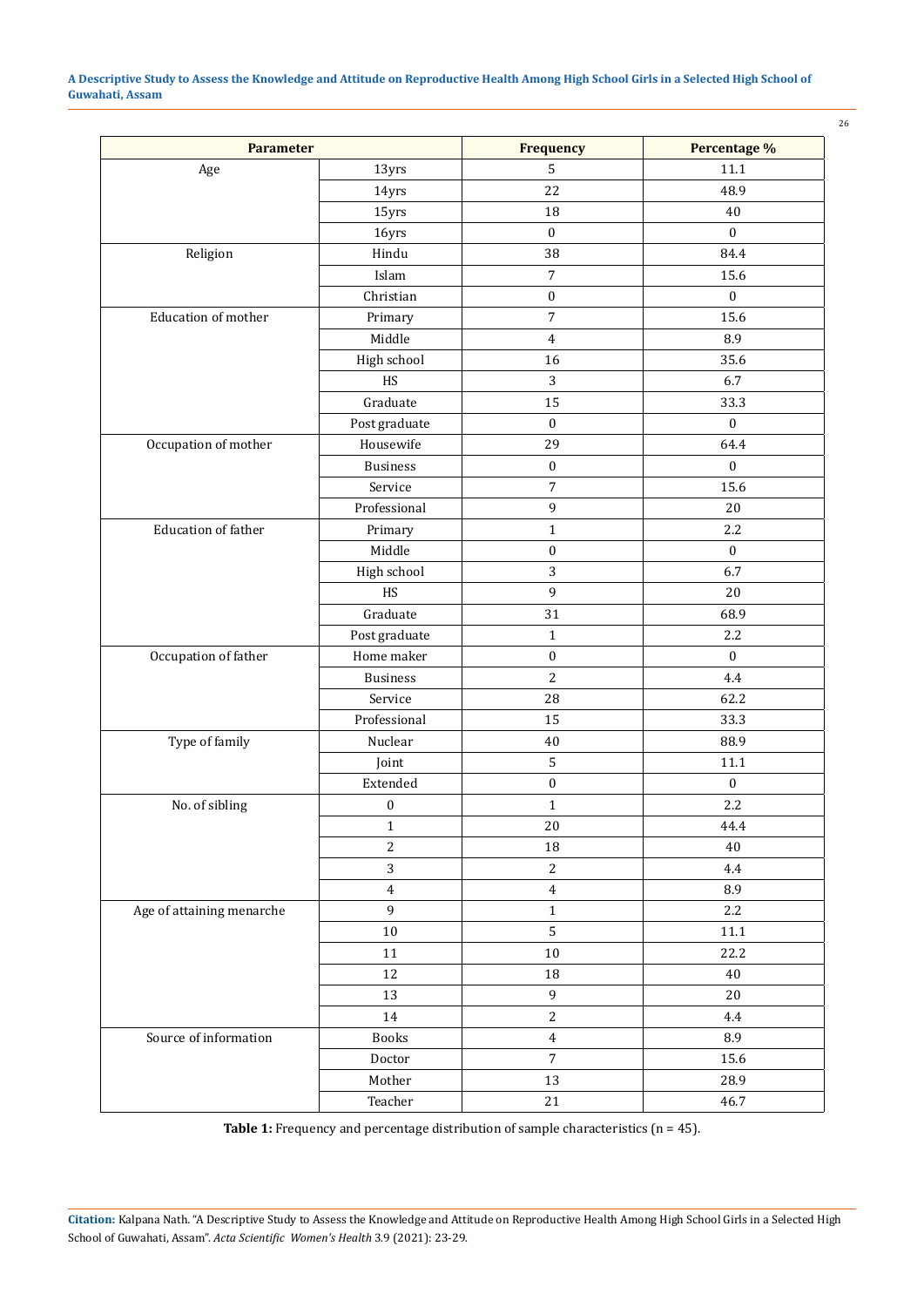| Level of knowledge | <b>Frequency</b> | Percentage |
|--------------------|------------------|------------|
| Low $($ <7)        |                  | 13.3%      |
| Medium $(7-22)$    | 39               | 86.7%      |
| High( >22)         |                  | $0\%$      |

**Table 2:** Frequency and percentage distribution of study participants in different level of knowledge regarding reproductive health ( $n = 45$ ).

**Section II -** Assessment of Level of attitude of high school girls on reproductive health

| <b>Level of attitude</b> | <b>Frequency</b> | Percentage |
|--------------------------|------------------|------------|
| Unfavorable $($ <7)      |                  | $0\%$      |
| Neutral (7-22)           | 18               | 40%        |
| Favorable(>22)           | フフ               | 60%        |

**Table 3:** Frequency and percentage distribution of study participants in different levels of attitude towards reproductive health ( $n = 45$ ).

The above table depicted that majority of the study participants (60%) have favorable and (40%) have neutral attitude and no participants have unfavorable attitude towards reproductive health. Score below 7(<25<sup>th</sup> percentile) was considered low unfavorable, score above 22(>75<sup>th</sup> percentile) was considered as favorable and score between 10 and 20 (between 5<sup>th</sup> to 75<sup>th</sup> percentile) was considered neutral level of attitude in the present study.

Section IV - Relationship between the knowledge of high school girls on reproductive health and selected variables.

The above table indicates that there is a positive correlation between the knowledge regarding reproductive health and variables like age, education of father, education of mother, number of siblings, and age of attaining menarche. In contrast, negative relationship was found between knowledge and religion, occupation of father, occupation of mother, type of family, source of information on reproductive health and their attitude towards reproductive health. Strong positive relationship was observed between knowledge and age of study participants but no significant relationship

| Variables (X)              | Values of co - relation | Knowledge Regression equations: Knowledge = $A + BX$ |          |  |
|----------------------------|-------------------------|------------------------------------------------------|----------|--|
|                            |                         | A                                                    | B        |  |
| Age                        | 0.731                   | 12.935                                               | $+1.032$ |  |
| Religion                   | 0.024                   | 1.180                                                | $-0.018$ |  |
| <b>Education of father</b> | 0.267                   | 3.975                                                | $+0.477$ |  |
| Education of mother        | 0.181                   | 2.608                                                | $+0.553$ |  |
| Occupation of father       | 0.174                   | 2.862                                                | $-0.217$ |  |
| Occupation of mother       | 0.046                   | 1.661                                                | $-0.081$ |  |
| <b>Siblings</b>            | 0.193                   | 1.226                                                | $+0.387$ |  |
| Type of family             | 0.085                   | 1.187                                                | $-0.058$ |  |
| Age of attaining menarche  | 0.137                   | 11.355                                               | $+0.323$ |  |
| Source of information      | 0.042                   | 3.251                                                | $-0.090$ |  |
| Attitude                   | 0.039                   | 1.65                                                 | $-0.041$ |  |

**Table 4:** Relationship between the knowledge on reproductive health among the study participants and various factors like age, religion, education of father, education of mother, occupation of father, occupation of mother, number of siblings, type of family, age of attaining menarche and source of information regarding reproductive health (correlation and linear regression analysis).

was observed with any factor which may be attributed to small sample size.

Section V - Relationship between the attitude of high school girls towards reproductive health and selected variables.

The above table indicates that there was a positive correlation between the attitude towards reproductive health and different variables like age, education of mother, occupation of father, number of siblings, and age of attaining menarche. In contrast, negative association was found between the attitude and different factors like religion, education of father, occupation of mother, type of family, source of information on reproductive health and knowledge on reproductive health. No significant relationship was observed which may be attributed to small sample size [11-16].

**Citation:** Kalpana Nath*.* "A Descriptive Study to Assess the Knowledge and Attitude on Reproductive Health Among High School Girls in a Selected High School of Guwahati, Assam". *Acta Scientific Women's Health* 3.9 (2021): 23-29.

27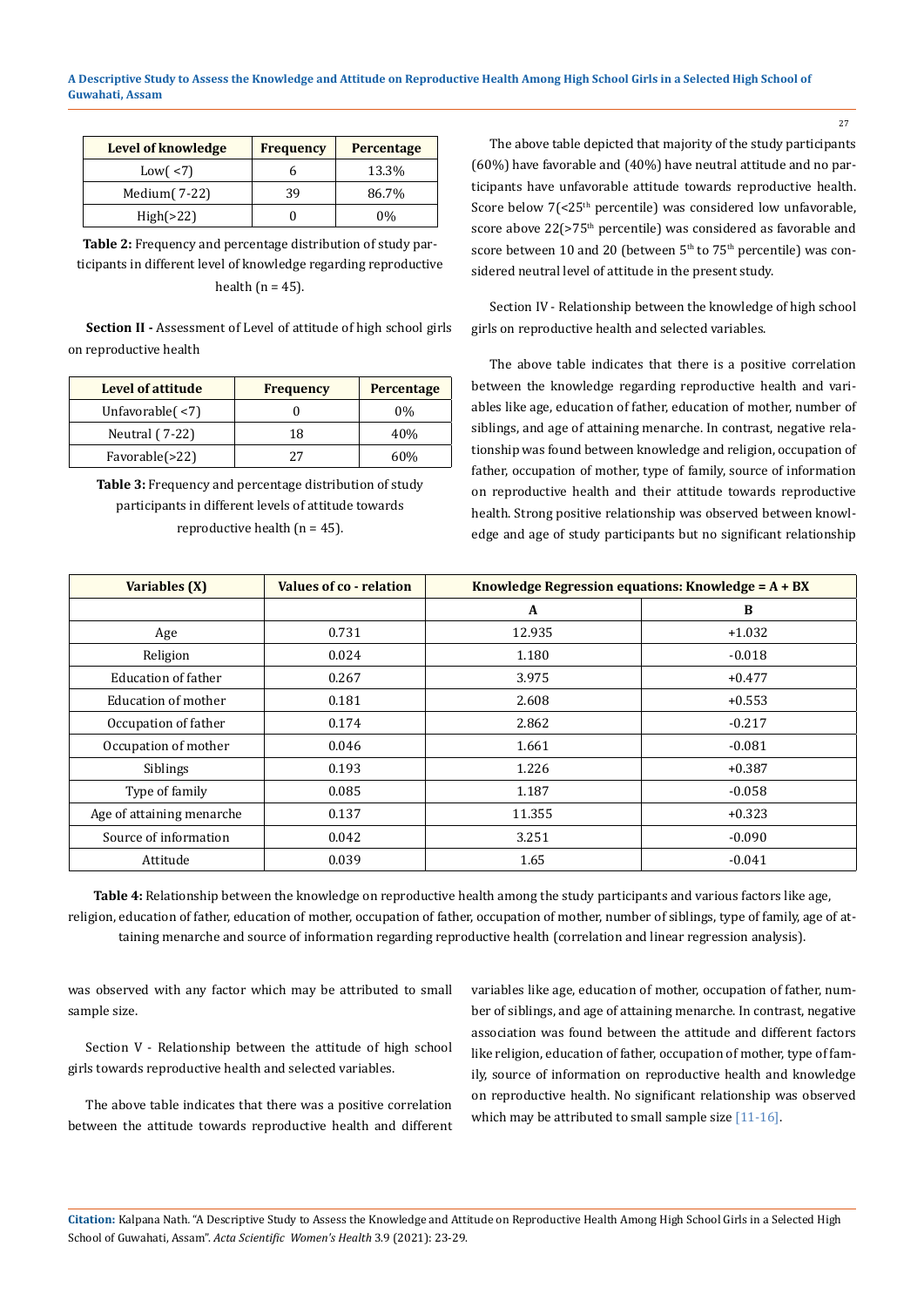**A Descriptive Study to Assess the Knowledge and Attitude on Reproductive Health Among High School Girls in a Selected High School of Guwahati, Assam**

| Variables (X)             | Values of co - relation | <b>Attitude</b>                                             |          |
|---------------------------|-------------------------|-------------------------------------------------------------|----------|
|                           |                         | <b>Regression equations: Attitude = <math>A + BX</math></b> |          |
|                           |                         | A                                                           | B        |
| Age                       | 0.014                   | 1.452                                                       | $+0.010$ |
| Religion                  | 0.025                   | 1.639                                                       | $-0.034$ |
| Education of father       | 0.395                   | 2.675                                                       | $-0.234$ |
| Education of mother       | 0.113                   | 1.493                                                       | $+0.069$ |
| Occupation of father      | 0.189                   | 1.187                                                       | $+0.160$ |
| Occupation of mother      | 0.395                   | 2.675                                                       | $-0.234$ |
| <b>Siblings</b>           | 0.107                   | 1.502                                                       | $+0.057$ |
| Type of family            | 0.144                   | 1.850                                                       | $-0.225$ |
| Age of attaining menarche | 0.166                   | 0.724                                                       | $+0.074$ |
| Source of information     | 0.028                   | 1.644                                                       | $-0.014$ |
| Knowledge                 | 0.039                   | 1.370                                                       | $-0.037$ |

**Table 5:** Relationship between the attitude towards reproductive health among the study participants and various factors like age, religion, education of father, education of mother, occupation of father, occupation of mother, number of siblings, type of family, age of attaining menarche and source of information regarding reproductive health (correlation and linear regression analysis).

#### **Discussion**

The present study aimed to assess the level of knowledge and attitude on reproductive health among the high school girls. It showed that majority of the participants (48.9) were 14 years of age. Different age groups were observed in different study for assessment of knowledge on reproductive health, such as, Padhy G.K., *et al*. (2013) found that majority of girls (60.4%) were 15 years of age; Naidu S.A., *et al.* (2014) found mean age of girls 13.6+/). 86 years. Most of the participants belonged to Hindu religion. This finding corroborated with Padhy G.K., *et al*. (2013) where most of the girls (94.4%) were Hindu.

Majority of the participant's mother's education was found to be high school (35.6%), graduate (33.3) and primary level (15.6%) and maximum mothers were found to be housewife (64.4%). In case of fathers of study participants, maximum were found to have graduate level (68.9%) education and have service (62.2%). Majority of the study participants belonged to nuclear family (88.9%). The age of attaining menarche was found to be 12 years in 40%, 11 years in 22.2%, 13 years in 20%, 10 years in 11.1%, 14 years in 4.4% and 9 years in only 2.2% of the study participants. Naidu S.A., *et al*. (2014) results reflected the mean age of attaining menarche to be 11.5+/-3.7; Dube shubha., *et al*. (2012) found majority of the participants attained menarche at 13 years in case of urban and 12 years in case of rural girls.

Source of information regarding reproductive health was found to be teacher in majority of the study participants (46.7%), followed by mother in 28.9%, doctor in 15.6% and books in 8.9% of the study participants. Dube shubha., *et al*. (2012) found that source of information in majority (52%) was family.

28

The findings of the study indicated that majority of the study participants have medium level (86.7%) only 13.3% have low level of knowledge regarding reproductive health and no participants have high level of knowledge on reproductive health. Only 25% of the girls answered correctly about the organ responsible for menstruation, and half of the participants responded that uterus is site of fetal growth. These findings corroborated with the findings of Naidu S.A., *et al*. (2014).

The findings of the study indicated that majority of the study participants (60%) have favorable and (40%) neutral attitude and no participants have unfavorable towards reproductive health.

The findings of the study indicated that there was a positive correlation between the knowledge on regarding reproductive health and variables like age, education of father, education of mother, number of siblings, and age of attaining menarche. In contrast to it, a negative relationship was found between knowledge and religion, occupation of father, occupation of mother, type of family,